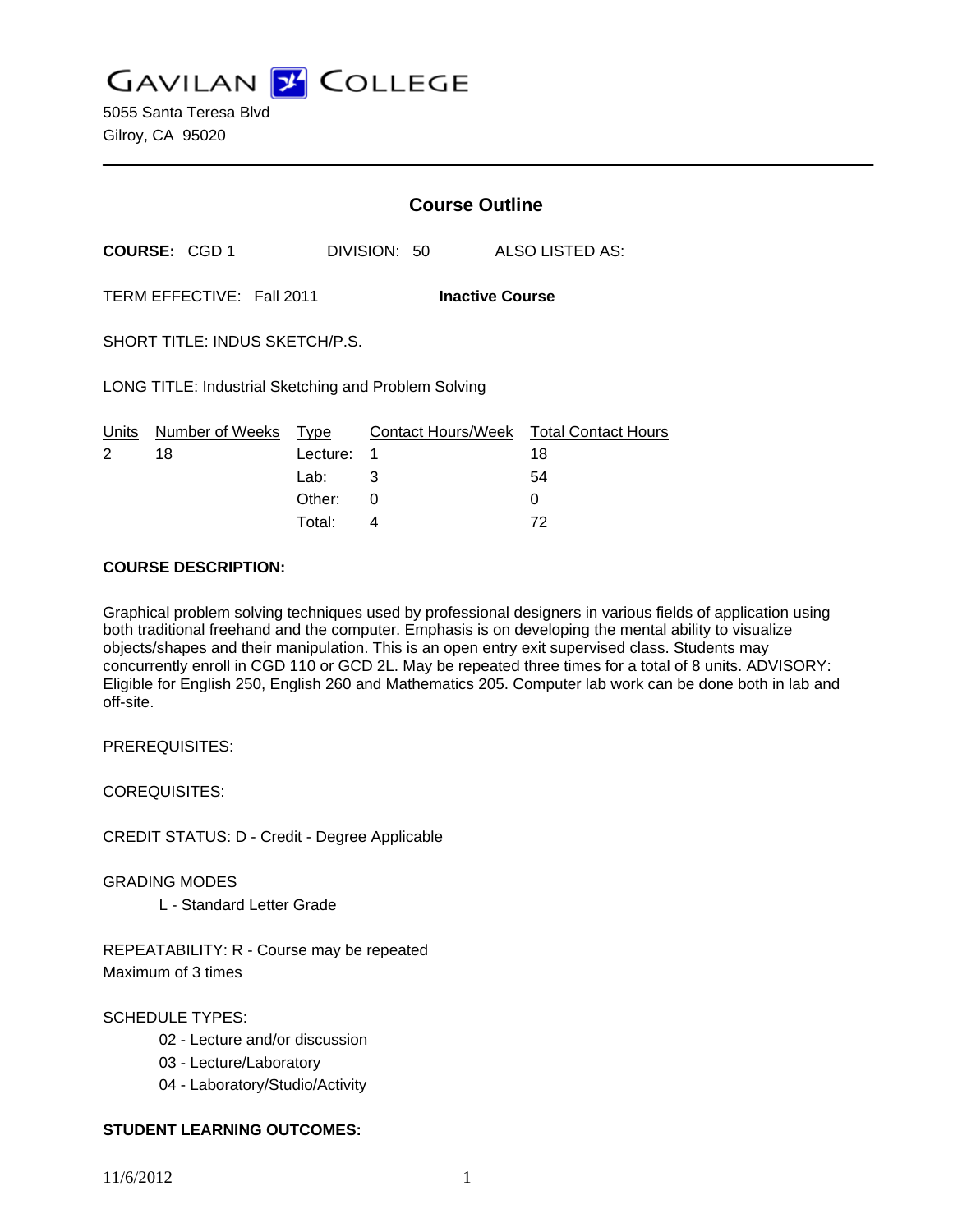1. Student will be able to use the mind mapping process for designing. ILO: 7,4,2,1,3,5 Measure: Performance, Folio review 2. The student will be able to use and set-up various methods of organizing design solution models. ILO: 7,1,4,2,5,3 Measure: Performance, Folio review 3. The student will be able to perform, by using freehand sketching, the set-up of a selected design problem in various fields of application. ILO: 1,4,7,5 Measure: Performance, Folio review 4. The student will be able to perform 2d/3d computer graphics for a given design solution documentation and or presentation. ILO: 1,4,7,5 Measure: Performance, Folio review

### **CONTENT, STUDENT PERFORMANCE OBJECTIVES, OUT-OF-CLASS ASSIGNMENTS**

Inactive Course: 09/26/2011 WEEK 1 4 HOURS CONTENT: Introduction to use and application of the design process as used in various fields of design HOME WORK: Search the web for info on the design process and structure. PERFORMANCE OBJECTIVE: Search web for information. Start freehand sketching of various object used in illustrating paths and flow movement in schematic form. WEEK 2,3 8 HOURS CONTENT: Start of using the class software to illustrate and document ideas. Continued use and development of freehand sketching. HOMEWORK: Search the net for examples of design solution presentations. PERFORMANCE OBJECTIVE: Continued development of freehand sketching and computer graphics used in 2d/3d drawing and modeling for fast documentation. WEEK 4,5,6 12 HOURS CONTENT: Student selection area of application. Structure of design solution process (s). Various documentation methods. HOMEWORK: Continued search process of design solutions on the net. PERFORMANCE OBJECTIVE: Student will be able to create and demonstrate the typical design steps in forming a solution process. WEEK 7,8,9 12 HOURS CONTENT : Student selects project to begin first example of the design process. HOMEWORK: Student will search for other types of possible design project. PERFORMANCE OBJECTIVE : The student will be able to structure the step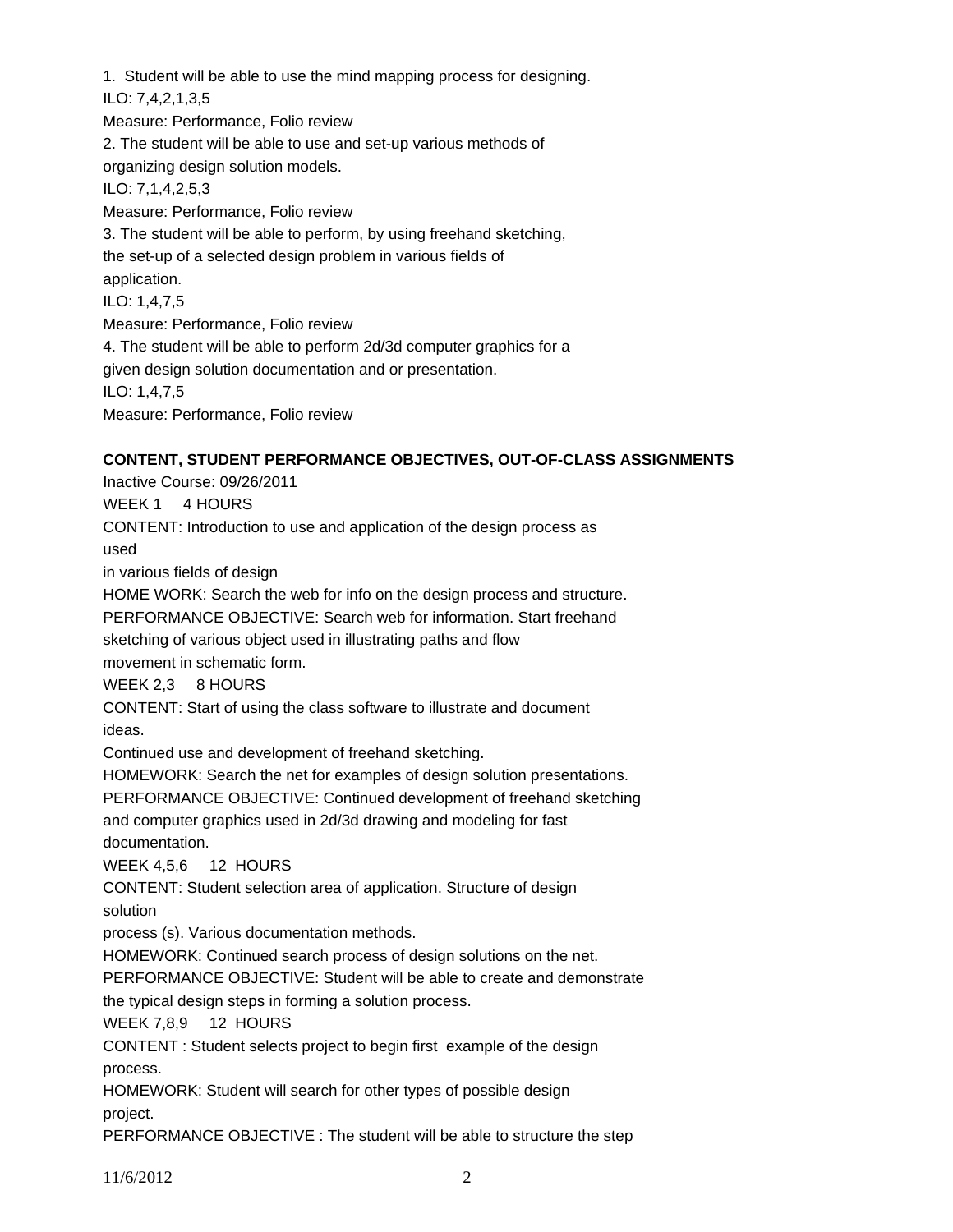by

step design solution process. WEEK 10,11,12,13 16 HOURS CONTENT: Student selected project and field of application. Student continues work on the computer and freehand sketching HOMEWORK: Student will search for design solution models. PERFORMANCE OBJECTIVE: Student will continue to develop skills and knowledge of freehand and digital documentation. WEEK 14,15,16,17 16 HOURS CONTENT : Student selected field of application and project. Student has choice of software. HOMEWORK Student will search magazines and internet articles relating to the project and field of choice. PERFORMANCE OBJECTIVE : Student will be able to construct and offer a class presentation of his/her work. WEEK 18 2 HOURS CONTENT : Final assemblage of all folio work. HOMEWORK: Assemblage of all outside work and presented to the instructor. PERFORMANCE OBJECTIVE : Student will have all work assembled for review and documented. ASSIGNMENTS: Included in content section.

# **METHODS OF INSTRUCTION:**

Small group and full discussions/dialog with use of the computer for graphics demonstrations. Class discussions with Q/A.

# **METHODS OF EVALUATION:**

This is a degree-applicable course, but substantial writing assignments are NOT appropriate, because the course primarily: Involves skill demonstrations or problem solving The problem-solving assignments required: None The types of skill demonstrations required: Class performance Other: Graphics is like a sport, it requires practice/use The types of objective examinations used in the course: None Other category: critical thinking and problem solving as applied to the design process, selection of software tools/processes, and use of computer/hardware. The basis for assigning students grades in the course: Writing assignments: 0% - 0% Problem-solving demonstrations: 0% - 0% Skill demonstrations: 35% - 60% Objective examinations: 0% - 0%